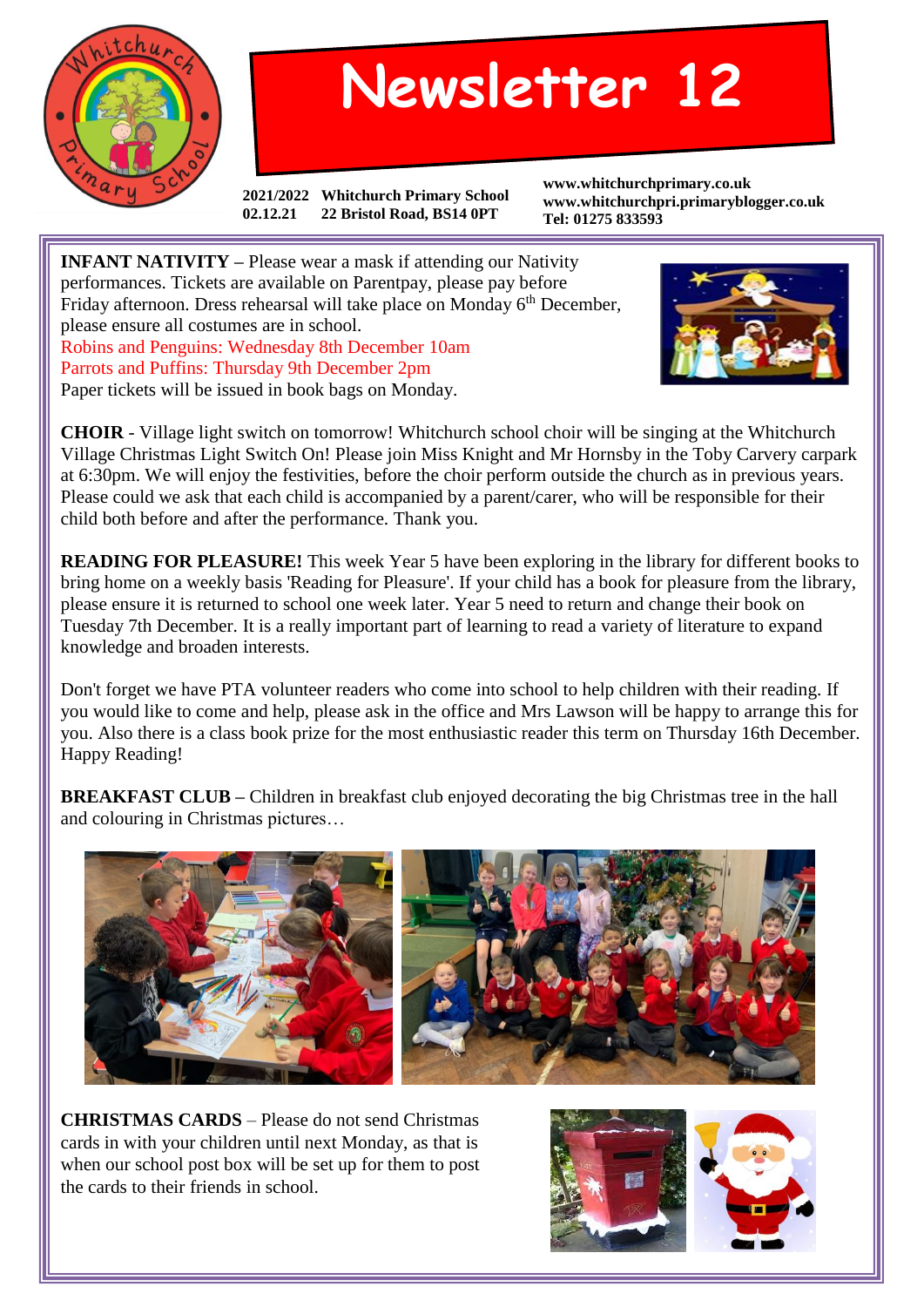**CHRISTMAS JUMPER DAY** – Friday 10<sup>th</sup> December – Children may wear Christmas jumpers to school with their uniform.

**PTA CHRISTMAS SING-A-LONG –** Tuesday 14th December – 6-7pm Please join us this year for a great evening singing favourite Christmas songs and carols. Optional dress code: Christmas jumpers! The PTA will be serving tea, coffee, squash and mince pies/cakes, you may bring your own alcohol.

**CHRISTMAS PARTIES –** Tuesday 14th December **–** Children may wear non-uniform or Christmas jumpers for the parties in school however, they will be going outside and so must be dressed appropriately for the weather.

**CHRISTMAS DINNER** – Wednesday 15<sup>th</sup> December – Children may wear Christmas jumpers for the Christmas dinner. KS2 - Please ensure your dinner money account is in credit. Children in the infants will receive a free lunch as part of the Government scheme.

**YEAR 4 – CLIFTON SUSPENSION BRIDGE TRIP –** Children in Year 4 enjoyed working on STEM skills during their trip to the suspension bridge!



**OPEN DAYS FOR RECEPTION 2022** – Our open days for the new Reception intake next year are: 2 nd December 2021 - 5.30pm 3 rd December 2021 – 9.30am

**AFTER SCHOOL CLUBS – TERM 3 –** PH Sports who run the alternative sports clubs on Wednesdays for Years 1, 2 and 3, and Fridays for Years 3, 4, 5 and 6, have opened their booking system early for Term 3, starting week commencing  $10<sup>th</sup>$  January. If you would like your child to attend one of these clubs, please book via [https://phsports.co.uk/online-bookings,](https://phsports.co.uk/online-bookings) or telephone 01225 701830.

**PROPOSED INSET DAYS 2022/23** – The following dates are our proposed inset days for the next academic year. Please note, these may be subject to change. Thursday 1<sup>st</sup> September 2022 Friday 2nd September 2022 Monday 31<sup>st</sup> October 2022 Tuesday 3rd January 2023 Monday 5<sup>th</sup> June 2023